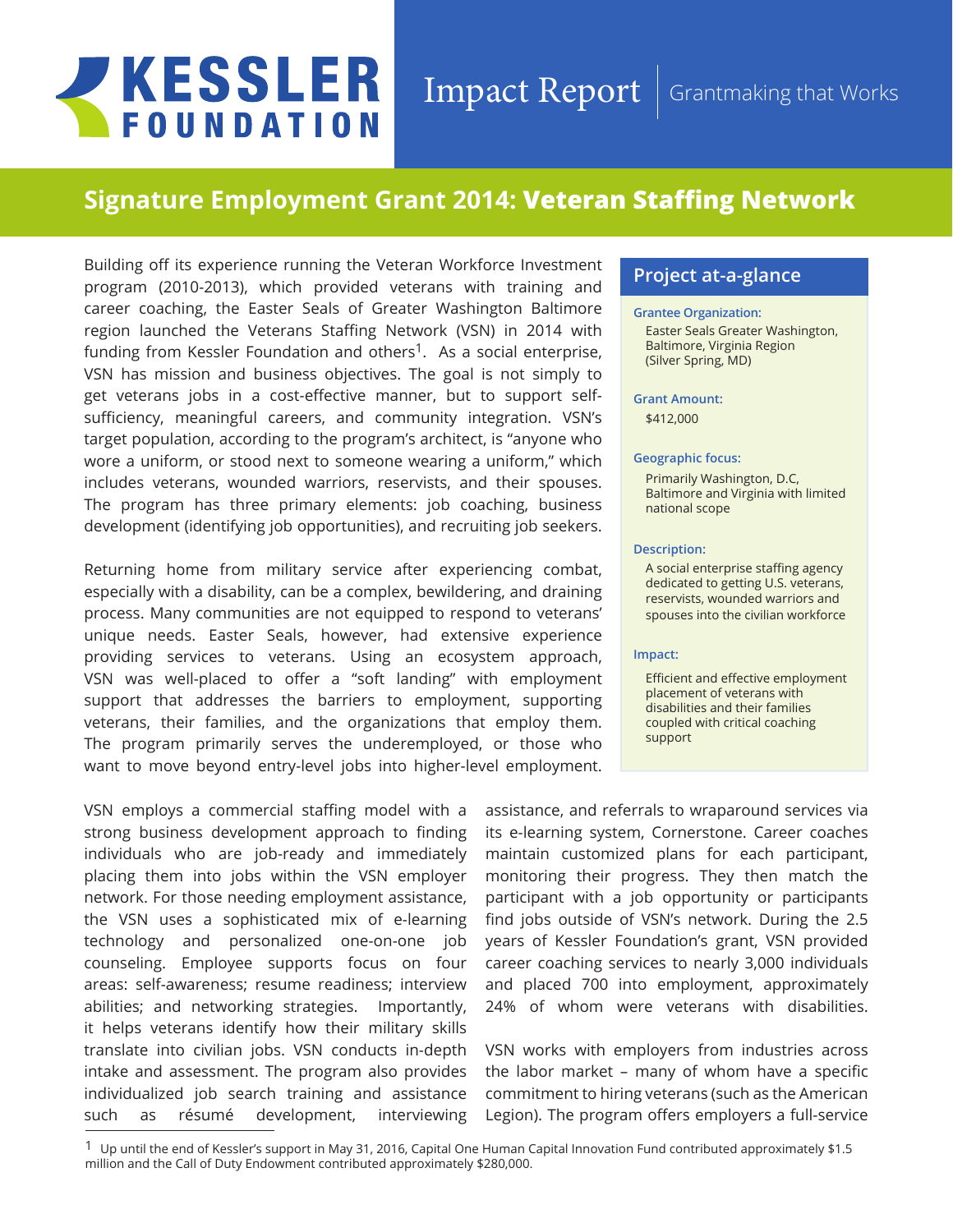staffing agency, bridging employers and veterans, and providing the support infrastructure to succeed. Employer support includes a disability navigator to guide job accommodations, coaching for hiring managers, and workshops on traumatic brain injury (TBI) and post-traumatic stress disorder (PTSD). VSN offers employers flexible placement options, including temporary-to-permanent, traditional-hire and contract hires.

Together, VSN's support for veterans and employers created a scalable framework, infrastructure, and standard operating procedures that could be expanded geographically. It maintains a selfsufficient business model due to its niche as a customized staffing agency for veterans and employers that are committed to hiring veterans. As its website notes, "By focusing squarely on the individual needs of employers and veterans, we provide the best personal match for each position and the support our nation's veterans need to successfully transition back to the civilian world."

## **Key elements of success**

## VSN developed strong employer relationships identifying those committed to hiring veterans

The VSN strengthened and expanded its employer engagement in a systematic and strategic way, resulting in abundant job postings from which to recruit veterans and their spouses. It nurtured relationships with veterans' agencies as well as private employers such as Marriott, but also became an official federal government contractor, helping other government contractors meet regulations for hiring veterans and individuals with disabilities. VSN identifies employers who prioritize hiring veterans and job seekers are, therefore, in a promising position to get a job placement through the VSN. At the same time, VSN helps employers see the long-term value in hiring veterans – disciplined, team-oriented, hard-working individuals.

Its work with Marriott exemplifies the symbiotic relationship VSN has with many employers. For VSN, Marriott seeks staff for many positions and promotes internally, providing not just jobs, but career paths. For Marriott "the VSN guarantees that their referrals have good soft skills and are therefore reliable employees." Marriott can quickly find job seekers, and they are able to avoid an upfront investment for those who might not work out by using the temporary-to-permanent placement option.

## The strategic use of technology offers efficiencies for job coaching

With comprehensive wrap-around services, such as referrals to benefits programs, financial literacy and translations of skills to the civilian workforce, VSN offers participants customized support within a financially sustainable business model. Over the course of Kessler's grant, VSN's e-learning systems allowed the program to focus resources where they were most needed and to support a larger number of job seekers. Initial assessments indicated that the system holds promise for providing more targeted, efficient workforce development assistance for both job seekers and career coaches.

An example of the power of VSN's job coaching is Erin Nelson, an Air Force veteran, who became desperate to find a job after months of job searching that drained her financial and emotional resources. With experience in intelligence and surveillance, her job coach, Sin, helped to redirect her search to jobs that better matched her skills set. Sin constantly went beyond the role of career coach, offering the support and encouragement Erin needed to regain her confidence. As Erin noted, "She helped me prepare for all interviews, but it was more than that. When I was down after not hearing any responses from jobs for a while, she would talk me through it." Sin prepared her to translate her military skills to a civilian role within a police department and focused on building her confidence. "It was encouraging to have that motivation